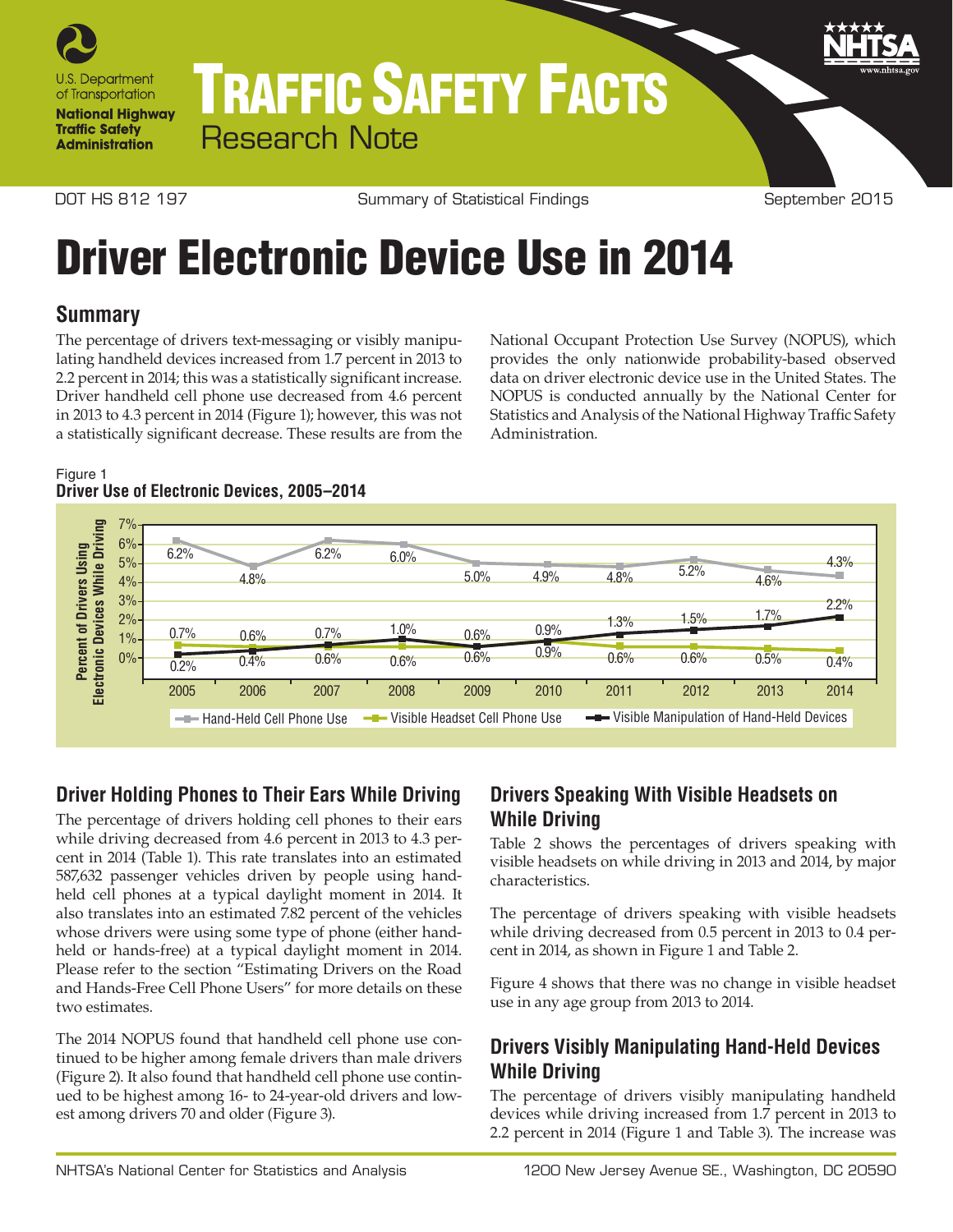statistically significant. Table 3 presents the percentages of drivers visibly manipulating handheld devices in 2013 and 2014 by major characteristics.

The 2014 NOPUS observed increased visible manipulation of handheld devices in the following categories: young drivers

#### Figure 2 **Driver Hand-Held Cell Phone Use by Gender, 2005–2014**



Figure 4 **Drivers Speaking With Visible Headsets on by Age, 2005–2014**

(age 16 to 24), drivers of races other than white and black, drivers of passenger cars, and drivers in the South and West.

Additionally, figure 5 shows that since 2007, young drivers (age 16 to 24) have been observed manipulating electronic devices at higher rates than older drivers.

#### Figure 3 **Driver Hand-Held Cell Phone Use by Age, 2005–2014**





Note: Data not sufficient to produce a reliable estimate in 2005, 2012, and 2013 for age 70 and older.





Note: Except in 2007, 2008, and 2011, data not sufficient to produce a reliable estimate for age 70 and older.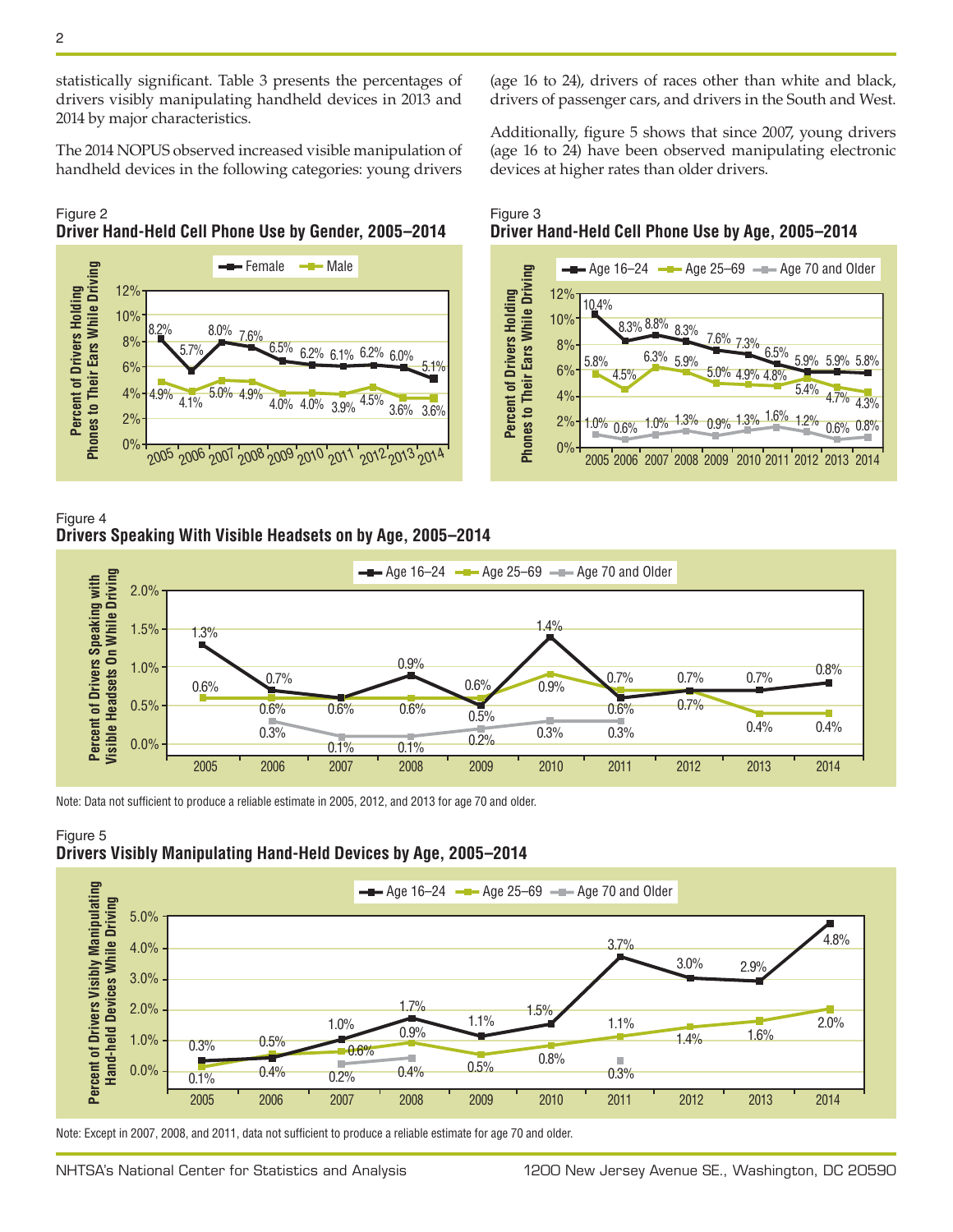#### Table 1 **The Percentage of Drivers Holding Phones to Their Ears While Driving, by Major Characteristics**

|                                                | 2013                 |                           | 2014                 |                           | 2013-2014 Change     |                               |  |
|------------------------------------------------|----------------------|---------------------------|----------------------|---------------------------|----------------------|-------------------------------|--|
| <b>Driver Group1</b>                           | % of Drivers         | <b>Confidence That</b>    | % of Drivers         | <b>Confidence That</b>    | <b>Difference in</b> | <b>Confidence in a Change</b> |  |
|                                                | <b>Holding Phone</b> | <b>Use Is High or</b>     | <b>Holding Phone</b> | <b>Use Is High or</b>     | <b>Percentage</b>    | in % of Drivers Holding       |  |
|                                                | to Ears <sup>2</sup> | Low in Group <sup>3</sup> | to Ears <sup>2</sup> | Low in Group <sup>3</sup> | <b>Points</b>        | <b>Phone to Ear4</b>          |  |
| All Drivers <sup>6</sup>                       | 4.6%                 |                           | 4.3%                 |                           | $-0.3$               | 79%                           |  |
| <b>Males</b>                                   | 3.6%                 | 100%                      | 3.6%                 | 100%                      | 0.0                  | 1%                            |  |
| Females                                        | 6.0%                 | 100%                      | 5.1%                 | 100%                      | $-0.9$               | 93%                           |  |
| Drivers by Age Group <sup>6</sup>              |                      |                           |                      |                           |                      |                               |  |
| Age 16-24                                      | 5.9%                 | 98%                       | 5.8%                 | 100%                      | $-0.1$               | 9%                            |  |
| Age 25-69                                      | 4.7%                 | 78%                       | 4.3%                 | 71%                       | $-0.4$               | 81%                           |  |
| Age 70 and Older                               | 0.6%                 | 100%                      | 0.8%                 | 100%                      | 0.2                  | 56%                           |  |
| Drivers by Race <sup>6</sup>                   |                      |                           |                      |                           |                      |                               |  |
| White                                          | 4.5%                 | 78%                       | 4.2%                 | 73%                       | $-0.3$               | 69%                           |  |
| <b>Black</b>                                   | 8.0%                 | 100%                      | 7.4%                 | 100%                      | $-0.6$               | 38%                           |  |
| <b>Other Races</b>                             | 3.0%                 | 100%                      | 2.5%                 | 100%                      | $-0.5$               | 72%                           |  |
| Drivers on                                     |                      |                           |                      |                           |                      |                               |  |
| Expressway Exit Ramps                          | 4.3%                 | 86%                       | 4.4%                 | 70%                       | 0.1                  | 7%                            |  |
| <b>Other Surface Streets</b>                   | 4.8%                 | 86%                       | 4.2%                 | 70%                       | $-0.6$               | 93%                           |  |
| <b>Drivers Traveling Through</b>               |                      |                           |                      |                           |                      |                               |  |
| <b>Light Precipitation</b>                     | 5.6%                 | 91%                       | 5.0%                 | 86%                       | $-0.6$               | 42%                           |  |
| Fog                                            | 2.7%                 | 99%                       | 3.5%                 | 67%                       | 0.8                  | 31%                           |  |
| <b>Clear Weather Conditions</b>                | 4.5%                 | 81%                       | 4.2%                 | 85%                       | $-0.3$               | 77%                           |  |
| Drivers of                                     |                      |                           |                      |                           |                      |                               |  |
| Passenger Cars                                 | 4.4%                 | 91%                       | 4.0%                 | 88%                       | $-0.4$               | 70%                           |  |
| Vans & SUVs                                    | 5.1%                 | 100%                      | 4.4%                 | 74%                       | $-0.7$               | 90%                           |  |
| Pickup Trucks                                  | 4.3%                 | 82%                       | 4.7%                 | 81%                       | 0.4                  | 45%                           |  |
| Drivers in the                                 |                      |                           |                      |                           |                      |                               |  |
| Northeast                                      | 4.0%                 | 84%                       | 3.6%                 | 89%                       | $-0.4$               | 67%                           |  |
| Midwest                                        | 5.3%                 | 90%                       | 5.3%                 | 99%                       | 0.0                  | 1%                            |  |
| South                                          | 6.2%                 | 100%                      | 5.4%                 | 98%                       | $-0.8$               | 82%                           |  |
| West                                           | 3.2%                 | 98%                       | 2.8%                 | 99%                       | $-0.4$               | 76%                           |  |
| Drivers in                                     |                      |                           |                      |                           |                      |                               |  |
| <b>Urban Areas</b>                             | 4.4%                 | 69%                       | 5.3%                 | 93%                       | 0.9                  | 72%                           |  |
| Suburban Areas                                 | 4.9%                 | 88%                       | 3.9%                 | 98%                       | $-1.0$               | 100%                          |  |
| <b>Rural Areas</b>                             | 4.3%                 | 88%                       | 4.4%                 | 66%                       | 0.1                  | 18%                           |  |
| <b>Drivers Traveling During</b>                |                      |                           |                      |                           |                      |                               |  |
| Weekdays                                       | 5.0%                 | 99%                       | 4.8%                 | 100%                      | $-0.2$               | 45%                           |  |
| <b>Rush Hours</b>                              | 5.2%                 | 80%                       | 5.2%                 | 97%                       | 0.0                  | 7%                            |  |
| <b>Nonrush Hours</b>                           | 4.8%                 | 80%                       | 4.4%                 | 97%                       | $-0.4$               | 72%                           |  |
| Weekends                                       | 3.6%                 | 99%                       | 2.8%                 | 100%                      | $-0.8$               | 91%                           |  |
| Drivers With <sup>5</sup>                      |                      |                           |                      |                           |                      |                               |  |
| No Passengers                                  | 5.8%                 | 100%                      | 5.3%                 | 100%                      | $-0.5$               | 81%                           |  |
| At Least One Passenger                         | 2.4%                 | 100%                      | 2.1%                 | 100%                      | $-0.3$               | 52%                           |  |
| Drivers With <sup>5</sup>                      |                      |                           |                      |                           |                      |                               |  |
| <b>No Passengers</b>                           | 5.8%                 | 100%                      | 5.3%                 | 100%                      | $-0.5$               | 81%                           |  |
| Passengers All Under Age 8                     | 5.2%                 | 67%                       | 5.3%                 | 83%                       | 0.1                  | 2%                            |  |
| Passengers All 8 and Older                     | 2.1%                 | 100%                      | 1.6%                 | 100%                      | $-0.5$               | 83%                           |  |
| Some Passengers Under 8 and<br>Some 8 or Older | 2.3%                 | 100%                      | 3.1%                 | 87%                       | 0.8                  | 49%                           |  |

1 Drivers of passenger vehicles with no commercial or government markings stopped at a stop sign or stoplight between the hours of 7 a.m. and 6 p.m.

2 The percentage of drivers holding a phone to their ears, based on the subjective assessments of roadside observers.

<sup>3</sup> The statistical confidence that use in the driver group (e.g., white drivers) is higher or lower than use in the corresponding complementary driver group (e.g., combined black or other drivers). Confidences that meet or exceed 90 percent are formatted in boldface type. Confidences are rounded to the nearest percentage point, and so confidences reported as "100 percent" are between 99.5 percent and 100.0 percent.

4 The degree of statistical confidence that the 2013 use rate is different from the 2012 rate. Confidences that meet or exceed 90 percent are formatted in boldface type.

<sup>5</sup> Among passengers observed in the right-front seat and the second row of seats (but NOPUS only counts up to two passengers in the second row and none in the third row and beyond).

 $\,^6$  Age, gender, and racial classifications are based on the subjective assessments of roadside observers.

**Data Source:** NOPUS, NHTSA's National Center for Statistics and Analysis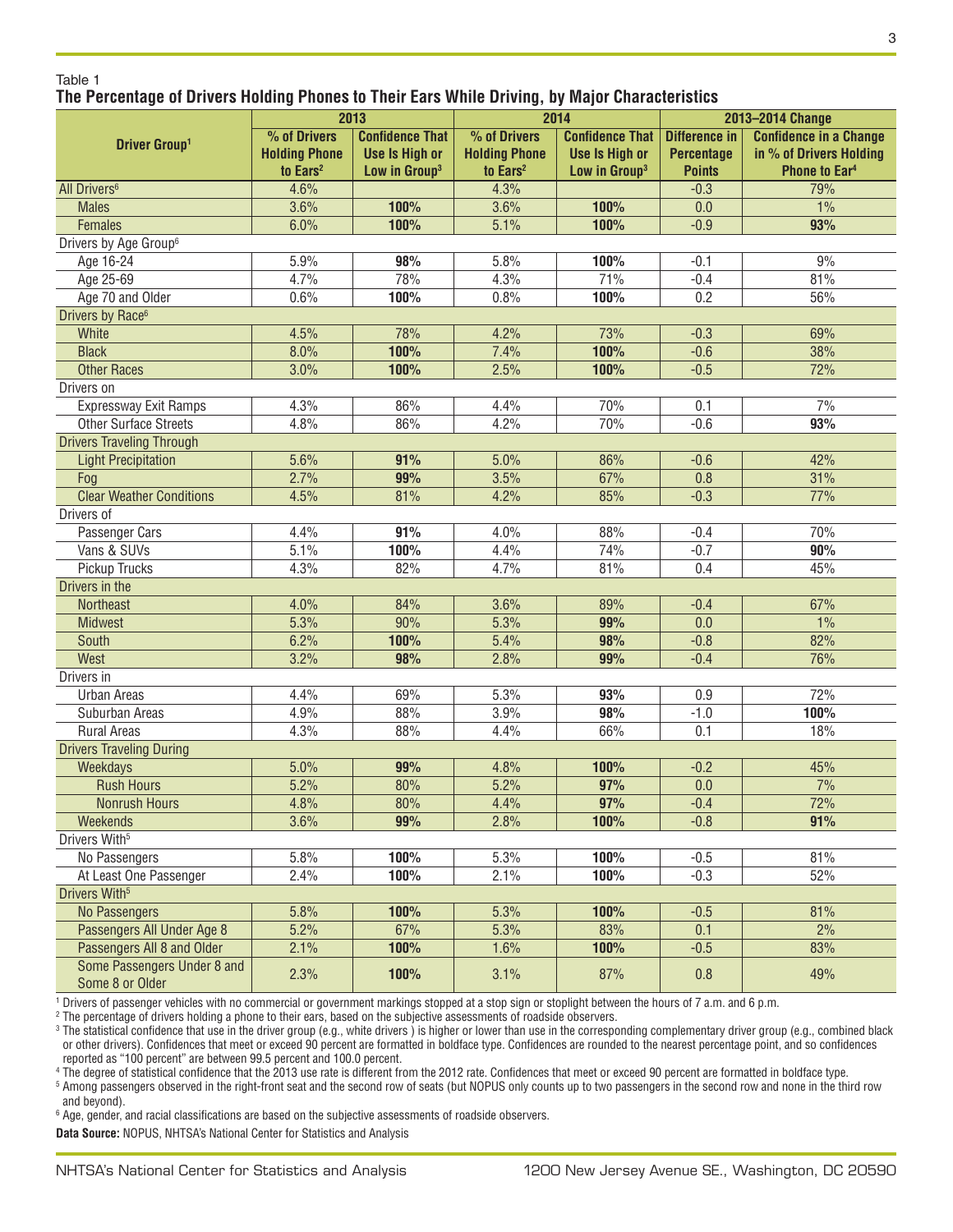#### Table 2 **The Percent of Drivers Speaking With Visible Headsets on While Driving, by Major Characteristics**

|                                                | 2013                  |                           | . .<br>2014           |                           | 2013-2014 Change     |                               |  |
|------------------------------------------------|-----------------------|---------------------------|-----------------------|---------------------------|----------------------|-------------------------------|--|
| <b>Driver Group1</b>                           | % of Drivers          | <b>Confidence That</b>    | % of Drivers          | <b>Confidence That</b>    | <b>Difference in</b> | <b>Confidence in a Change</b> |  |
|                                                | <b>Speaking with</b>  | <b>Use Is High or</b>     | <b>Speaking with</b>  | <b>Use Is High or</b>     | <b>Percentage</b>    | in % of Drivers Speaking      |  |
|                                                | Headsets <sup>2</sup> | Low in Group <sup>3</sup> | Headsets <sup>2</sup> | Low in Group <sup>3</sup> | <b>Point Tenths</b>  | <b>With Headsets4</b>         |  |
| All Drivers <sup>6</sup>                       | 0.5%                  |                           | 0.4%                  |                           | $-0.1$               | 15%                           |  |
| <b>Males</b>                                   | 0.4%                  | 76%                       | 0.4%                  | 78%                       | 0.0                  | 24%                           |  |
| <b>Females</b>                                 | 0.5%                  | 76%                       | 0.5%                  | 78%                       | 0.0                  | 7%                            |  |
| Drivers by Age Group <sup>6</sup>              |                       |                           |                       |                           |                      |                               |  |
| Age 16-24                                      | 0.7%                  | 96%                       | 0.8%                  | 98%                       | 0.1                  | 2%                            |  |
| Age 25-69                                      | 0.4%                  | 77%                       | 0.4%                  | 79%                       | 0.0                  | 13%                           |  |
| Age 70 and Older                               | <b>NA</b>             | <b>NA</b>                 | 0.1%                  | 100%                      | <b>NA</b>            | <b>NA</b>                     |  |
| Drivers by Race <sup>6</sup>                   |                       |                           |                       |                           |                      |                               |  |
| White                                          | 0.3%                  | 99%                       | 0.3%                  | 100%                      | 0.0                  | 37%                           |  |
| <b>Black</b>                                   | 0.7%                  | 83%                       | 1.4%                  | 100%                      | 0.7                  | 87%                           |  |
| <b>Other Races</b>                             | 1.2%                  | 95%                       | 0.7%                  | 93%                       | $-0.5$               | 72%                           |  |
| Drivers on                                     |                       |                           |                       |                           |                      |                               |  |
| Expressway Exit Ramps                          | 0.5%                  | 80%                       | 0.6%                  | 96%                       | 0.1                  | 34%                           |  |
| <b>Other Surface Streets</b>                   | 0.4%                  | 80%                       | 0.3%                  | 96%                       | $-0.1$               | 82%                           |  |
| <b>Drivers Traveling Through</b>               |                       |                           |                       |                           |                      |                               |  |
| <b>Light Precipitation</b>                     | 0.4%                  | 78%                       | 0.5%                  | 61%                       | 0.1                  | 35%                           |  |
| Fog                                            | <b>NA</b>             | <b>NA</b>                 | 0.9%                  | 67%                       | <b>NA</b>            | <b>NA</b>                     |  |
| <b>Clear Weather Conditions</b>                | 0.5%                  | 91%                       | 0.4%                  | 64%                       | $-0.1$               | 51%                           |  |
| Drivers of                                     |                       |                           |                       |                           |                      |                               |  |
| Passenger Cars                                 | 0.6%                  | 99%                       | 0.5%                  | 82%                       | $-0.1$               | 42%                           |  |
| Vans and SUVs                                  | 0.5%                  | 63%                       | 0.4%                  | 60%                       | $-0.1$               | 37%                           |  |
| Pickup Trucks                                  | 0.1%                  | 100%                      | 0.3%                  | 94%                       | 0.2                  | 98%                           |  |
| Drivers in the                                 |                       |                           |                       |                           |                      |                               |  |
| Northeast                                      | 0.5%                  | 66%                       | 0.5%                  | 58%                       | 0.0                  | 7%                            |  |
| <b>Midwest</b>                                 | 0.2%                  | 100%                      | 0.2%                  | 99%                       | 0.0                  | $\frac{2\%}{\ }$              |  |
| South                                          | 0.3%                  | 91%                       | 0.4%                  | 67%                       | 0.1                  | 35%                           |  |
| West                                           | 0.7%                  | 97%                       | 0.7%                  | 94%                       | 0.0                  | 48%                           |  |
| Drivers in                                     |                       |                           |                       |                           |                      |                               |  |
| <b>Urban Areas</b>                             | 0.7%                  | 89%                       | 1.0%                  | 99%                       | 0.3                  | 45%                           |  |
| Suburban Areas                                 | 0.5%                  | 80%                       | 0.4%                  | 78%                       | $-0.1$               | 80%                           |  |
| <b>Rural Areas</b>                             | 0.2%                  | 100%                      | 0.2%                  | 98%                       | 0.0                  | 6%                            |  |
| <b>Drivers Traveling During</b>                |                       |                           |                       |                           |                      |                               |  |
| Weekdays                                       | 0.5%                  | 99%                       | 0.5%                  | 100%                      | 0.0                  | 4%                            |  |
| <b>Rush Hours</b>                              | 0.5%                  | 94%                       | 0.4%                  | 95%                       | $-0.1$               | 25%                           |  |
| <b>Nonrush Hours</b>                           | 0.6%                  | 94%                       | 0.7%                  | 95%                       | 0.1                  | 13%                           |  |
| Weekends                                       | 0.2%                  | 99%                       | 0.2%                  | 100%                      | 0.0                  | 10%                           |  |
| Drivers With <sup>5</sup>                      |                       |                           |                       |                           |                      |                               |  |
| No Passengers                                  | 0.6%                  | 100%                      | 0.6%                  | 100%                      | 0.0                  | 17%                           |  |
| At Least One Passenger                         | 0.1%                  | 100%                      | 0.1%                  | 100%                      | 0.0                  | 5%                            |  |
| Drivers With <sup>5</sup>                      |                       |                           |                       |                           |                      |                               |  |
| <b>No Passengers</b>                           | 0.6%                  | 100%                      | 0.6%                  | 100%                      | 0.0                  | 17%                           |  |
| Passengers All Under Age 8                     | 0.9%                  | 80%                       | 0.1%                  | 100%                      | $-0.8$               | 89%                           |  |
| Passengers All 8 and Older                     | 0.0%                  | 100%                      | 0.1%                  | 100%                      | 0.1                  | 52%                           |  |
| Some Passengers Under 8 and<br>Some 8 or Older | <b>NA</b>             | <b>NA</b>                 | 0.6%                  | 60%                       | <b>NA</b>            | <b>NA</b>                     |  |

 $^{\rm 1}$  Drivers of passenger vehicles with no commercial or government markings stopped at a stop sign or stoplight between the hours of 7 a.m. and 6 p.m.

 $^{\rm 2}$  The percent of drivers wearing a headset with a microphone and speaking, based on the subjective assessments of roadside observers.

<sup>3</sup> The statistical confidence that use in the driver group (e.g., white drivers) is higher or lower than use in the corresponding complementary driver group (e.g., combined black or other drivers). Confidences that meet or exceed 90 percent are formatted in boldface type. Confidences are rounded to the nearest percentage point, and so confidences reported as "100 percent" are between 99.5 percent and 100.0 percent.

4 The degree of statistical confidence that the 2013 use rate is different from the 2012 rate. Confidences that meet or exceed 90 percent are formatted in boldface type.

<sup>5</sup> Among passengers observed in the right front seat and the second row of seats (but NOPUS only counts up to two passengers in the second row and none in the third row and beyond).

 $^6$  Age, gender, and racial classifications are based on the subjective assessments of roadside observers.

**NA:** Data not sufficient to produce a reliable estimate. **Data Source:** NOPUS, NHTSA's National Center for Statistics and Analysis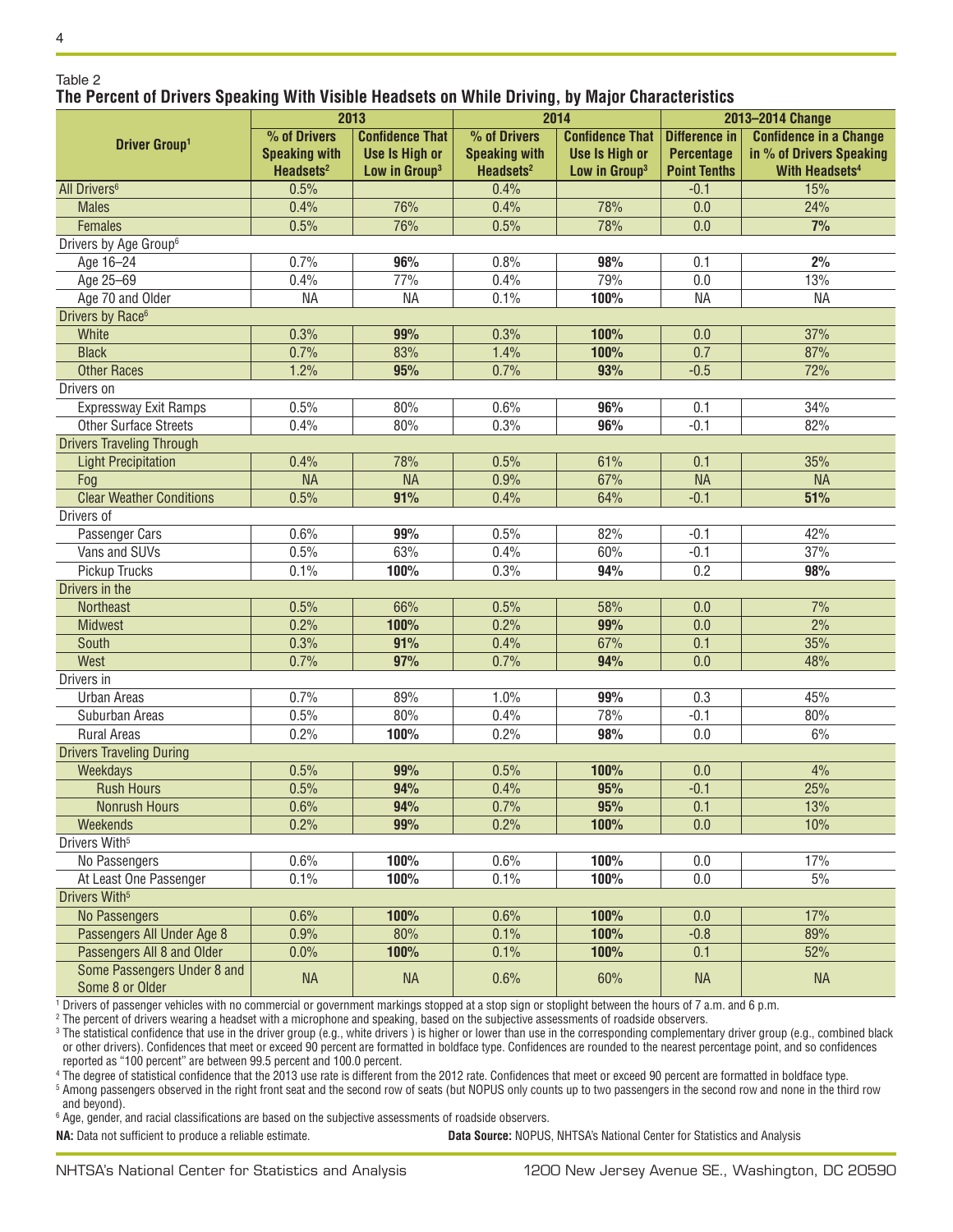#### Table 3 **The Percent of Drivers Visibly Manipulating Hand-Held Devices While Driving, by Major Characteristics**

|                                                | 2013                            |                           | 2014                            |                           | 2013-2014 Change    |                                  |
|------------------------------------------------|---------------------------------|---------------------------|---------------------------------|---------------------------|---------------------|----------------------------------|
| <b>Driver Group1</b>                           | % of Drivers                    | <b>Confidence That</b>    | % of Drivers                    | <b>Confidence That</b>    | Difference in       | <b>Confidence in a Change in</b> |
|                                                | <b>Manipulating Hand-</b>       | <b>Use Is High or</b>     | <b>Manipulating Hand-</b>       | <b>Use Is High or</b>     | <b>Percentage</b>   | % of Drivers Manipulating        |
|                                                | <b>Held Devices<sup>2</sup></b> | Low in Group <sup>3</sup> | <b>Held Devices<sup>2</sup></b> | Low in Group <sup>3</sup> | <b>Point Tenths</b> | <b>Hand-Held Devices4</b>        |
| All Drivers <sup>6</sup>                       | 1.7%                            |                           | 2.2%                            |                           | 0.5                 | 97%                              |
| <b>Males</b>                                   | 1.3%                            | 100%                      | 1.8%                            | 100%                      | 0.5                 | 96%                              |
| <b>Females</b>                                 | 2.2%                            | 100%                      | 2.8%                            | 100%                      | 0.6                 | 94%                              |
| Drivers by Age Group <sup>6</sup>              |                                 |                           |                                 |                           |                     |                                  |
| Age 16-24                                      | 2.9%                            | 100%                      | 4.8%                            | 100%                      | 1.9                 | 99%                              |
| Age 25-69                                      | 1.6%                            | 95%                       | 2.0%                            | 99%                       | 0.4                 | 92%                              |
| Age 70 and Older                               | <b>NA</b>                       | <b>NA</b>                 | 0.1%                            | 100%                      | <b>NA</b>           | <b>NA</b>                        |
| Drivers by Race <sup>6</sup>                   |                                 |                           |                                 |                           |                     |                                  |
| White                                          | 1.5%                            | 100%                      | 1.8%                            | 100%                      | 0.3                 | 87%                              |
| <b>Black</b>                                   | 3.2%                            | 100%                      | 4.2%                            | 100%                      | 1.0                 | 67%                              |
| <b>Other Races</b>                             | 1.7%                            | 52%                       | 3.7%                            | 100%                      | 2.0                 | 100%                             |
| Drivers on                                     |                                 |                           |                                 |                           |                     |                                  |
| Expressway Exit Ramps                          | 1.5%                            | 91%                       | 2.2%                            | 59%                       | 0.7                 | 97%                              |
| <b>Other Surface Streets</b>                   | 1.8%                            | 91%                       | 2.2%                            | 59%                       | 0.4                 | 93%                              |
| <b>Drivers Traveling Through</b>               |                                 |                           |                                 |                           |                     |                                  |
| <b>Light Precipitation</b>                     | 1.5%                            | 67%                       | 1.8%                            | 89%                       | 0.3                 | 41%                              |
| Fog                                            | <b>NA</b>                       | <b>NA</b>                 | 4.4%                            | 80%                       | <b>NA</b>           | <b>NA</b>                        |
| <b>Clear Weather Conditions</b>                | 1.7%                            | 81%                       | 2.3%                            | 78%                       | 0.6                 | 94%                              |
| Drivers of                                     |                                 |                           |                                 |                           |                     |                                  |
| Passenger Cars                                 | 1.6%                            | 66%                       | 2.6%                            | 100%                      | 1.0                 | 100%                             |
| Vans and SUVs                                  | 1.9%                            | 90%                       | 2.2%                            | 68%                       | 0.3                 | 65%                              |
| Pickup Trucks                                  | 1.4%                            | 86%                       | 1.3%                            | 100%                      | $-0.1$              | 4%                               |
| Drivers in the                                 |                                 |                           |                                 |                           |                     |                                  |
| <b>Northeast</b>                               | 1.9%                            | 75%                       | 1.7%                            | 87%                       | $-0.2$              | 29%                              |
| <b>Midwest</b>                                 | 0.7%                            | 100%                      | 1.0%                            | 100%                      | 0.3                 | 63%                              |
| South                                          | 2.0%                            | 75%                       | 2.8%                            | 83%                       | 0.8                 | 90%                              |
| West                                           | 2.0%                            | 78%                       | 3.2%                            | 96%                       | 1.2                 | 99%                              |
| Drivers in                                     |                                 |                           |                                 |                           |                     |                                  |
| Urban Areas                                    | 2.5%                            | 95%                       | 3.9%                            | 100%                      | 1.4                 | 91%                              |
| Suburban Areas                                 | 2.0%                            | 100%                      | 2.5%                            | 94%                       | 0.5                 | 86%                              |
| <b>Rural Areas</b>                             | 0.5%                            | 100%                      | 0.7%                            | 100%                      | 0.2                 | 92%                              |
| <b>Drivers Traveling During</b>                |                                 |                           |                                 |                           |                     |                                  |
| Weekdays                                       | 1.8%                            | 92%                       | 2.6%                            | 100%                      | 0.8                 | 99%                              |
| <b>Rush Hours</b>                              | 2.0%                            | 88%                       | 2.3%                            | 92%                       | 0.3                 | 60%                              |
| Nonrush Hours                                  | 1.6%                            | 88%                       | 2.9%                            | 92%                       | 1.3                 | 100%                             |
| Weekends                                       | 1.3%                            | 92%                       | 1.2%                            | 100%                      | $-0.1$              | 28%                              |
| Drivers With <sup>5</sup>                      |                                 |                           |                                 |                           |                     |                                  |
| No Passengers                                  | 2.2%                            | 100%                      | 3.0%                            | 100%                      | $0.8\,$             | 98%                              |
| At Least One Passenger                         | 0.7%                            | 100%                      | 0.7%                            | 100%                      | $0.0\,$             | 25%                              |
| Drivers With <sup>5</sup>                      |                                 |                           |                                 |                           |                     |                                  |
| No Passengers                                  | 2.2%                            | 100%                      | 3.0%                            | 100%                      | 0.8                 | 98%                              |
| Passengers All Under Age 8                     | 1.8%                            | 66%                       | 3.1%                            | 88%                       | 1.3                 | 93%                              |
| Passengers All 8 and Older                     | 0.5%                            | 100%                      | 0.5%                            | 100%                      | 0.0                 | 27%                              |
| Some Passengers Under 8<br>and Some 8 or Older | 1.1%                            | 84%                       | 0.7%                            | 100%                      | $-0.4$              | 42%                              |

1 Drivers of passenger vehicles with no commercial or government markings stopped at a stop sign or stoplight between the hours of 7 a.m. and 6 p.m.

2 The percent of drivers manipulating hand-held devices, based on the subjective assessments of roadside observers.

<sup>3</sup> The statistical confidence that use in the driver group (e.g., white drivers) is higher or lower than use in the corresponding complementary driver group (e.g., combined black or other drivers). Confidences that meet or exceed 90 percent are formatted in boldface type. Confidences are rounded to the nearest percentage point, and so confidences reported as "100 percent" are between 99.5 percent and 100.0 percent.

4 The degree of statistical confidence that the 2011 use rate is different from the 2010 rate. Confidences that meet or exceed 90 percent are formatted in boldface type.

<sup>5</sup> Among passengers observed in the right front seat and the second row of seats (but NOPUS only counts up to two passengers in the second row and none in the third row and beyond).

 $^{\rm 6}$  Age, gender, and racial classifications are based on the subjective assessments of roadside observers.

**NA:** Data not sufficient to produce a reliable estimate. **Data Source:** NOPUS, NHTSA's National Center for Statistics and Analysis

5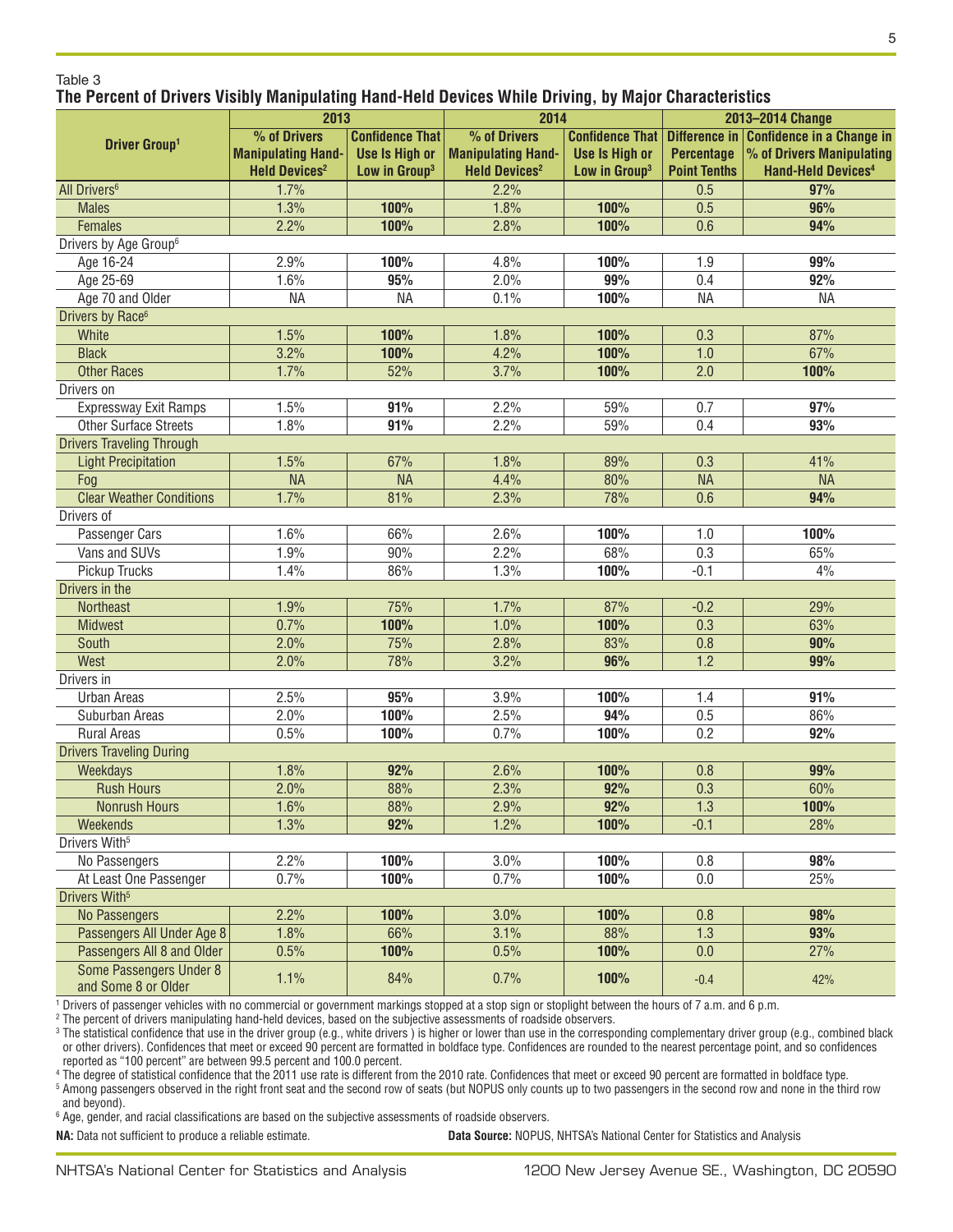## **NOPUS Data Collection and Estimation**

NOPUS is the only nationwide probability-based observational survey of driver electronic device use in the United States. The survey observes usage as it actually occurs at randomly selected roadway sites and thus provides the best tracking of the extent to which people in the United States use cell phones and other electronic devices while driving.

The survey data is collected by trained data collectors at probabilistically sampled intersections controlled by stop signs or stoplights, where data collectors observe, from the roadside, drivers and other occupants of passenger vehicles having no commercial or government markings. Data is collected between 7 a.m. and 6 p.m. Only stopped vehicles are observed to allow time to collect the variety of information required by the survey, including subjective assessments of occupants' age and race. Observers collect data on the driver, right-front passenger, and up to two passengers in the second row of seats. Observers do not interview occupants, so that NOPUS can capture the untainted behavior of occupants. The 2014 NOPUS data was collected from June 2 to June 27, while the 2013 data was collected from June 3 to June 13.

Statistically significant increases in the use of handheld phones, headset use, and manipulation of handheld devices between 2013 and 2014 are shown, respectively, in Table 1,Table 2, and Table 3 by having a result that is 90 percent or greater in column 7. Statistical confidences that handheld cell phone use, headset use, or the manipulation of handheld devices in a given driver group, e.g., drivers in the Northeast, is higher or lower than in the complementary driver group, e.g., combined drivers in the Midwest, in the South and in the West, are provided in columns 3 and 5. Such comparisons are made within categories delineated by changes in row shading in the tables. The exception to this is the grouping "Drivers Traveling During …," in which weekdays are compared to weekends, and weekday rush hour to weekday non-rush hour.

Table 4 shows the observed sample sizes of the 2014 NOPUS. A total of 35,992 vehicles were observed at the 1,379 data collection sites. Due to ineligibility, construction, danger in the area, or road closure, the observations could not be completed at some of the sampled observation sites.

### Table 4 **Sites and Vehicles Observed in the 2013 NOPUS**

| <b>Number of</b>  | 2013   | 2014   | <b>Percentage Change</b> |
|-------------------|--------|--------|--------------------------|
| Sites Observed    | 1.382  | 1.379  | $-0.22\%$                |
| Vehicles Observed | 37.428 | 35.992 | -3.84%                   |

NOPUS uses a complex multistage probability sample, statistical data editing, imputation of unknown values, and complex variance estimation procedures. Data collection, estimation, and variance estimation for NOPUS are conducted by Westat, Inc., under the direction of NHTSA's National Center for Statistics and Analysis under Federal contract number DTNH22-13-D-00284.

## **NOPUS Categories and Definitions**

NOPUS observes three types of driver electronic device use while driving: "holding phones to their ears," "speaking with visible headsets on," and "visibly manipulating handheld devices."

Drivers are counted as "holding phones to their ears" if they are holding to their ears what appear to the data collectors to be phones. This would include behaviors such as drivers engaging in conversation, listening to messages, or conducting voice-activated dialing while holding phones to their ears. However, a data collector may not have knowledge of various types of wireless phones. Thus, the device that has been identified as a "phone" may only reflect his/her conception of what constitutes a "phone." Also, the corded car phones and satellite phones may or may not have been identified as "phones."

Drivers are counted as "speaking with visible headsets on" if they appear to be speaking and wearing a headset with a microphone. This would include behaviors such as talking, engaging in conversation, or conducting voice-activated dialing via a wireless earpiece on the driver's right ear or via an ear bud connected by wire to a cell phone. Talking via a visible Bluetooth headset (usually on the driver's right ear) would also be included in this category. However, it would not include drivers using headsets that do not involve cell phones (e.g., iPods), since these headsets do not involve microphones. Note that the wireless earpieces that are obscured by hair or clothing or are on the driver's left ear would not be included because they would not be visible to the roadside observer. In addition, some wireless ear buds would not be included as they are too small to be observed from the roadside. The drivers with headsets who are not speaking at the time of observation are not included because they might have recently completed a call or be waiting for an expected call. Each driver in the survey is observed for about 10 seconds before the data collector decides whether or not the driver is speaking. Also, note that the drivers counted as speaking through a visible headset might have been talking to a passenger or using voiceactivated computer software rather than using a phone.

Drivers are counted as "visibly manipulating handheld devices" if they appear to be manipulating some type of electronic device such as a cell phone, a smart phone, PDA, video game, or some other device. This would include behaviors such as text messaging, using a Web-capable smart phone (e.g., an iPhone) or a PDA (e.g., a BlackBerry phone) to view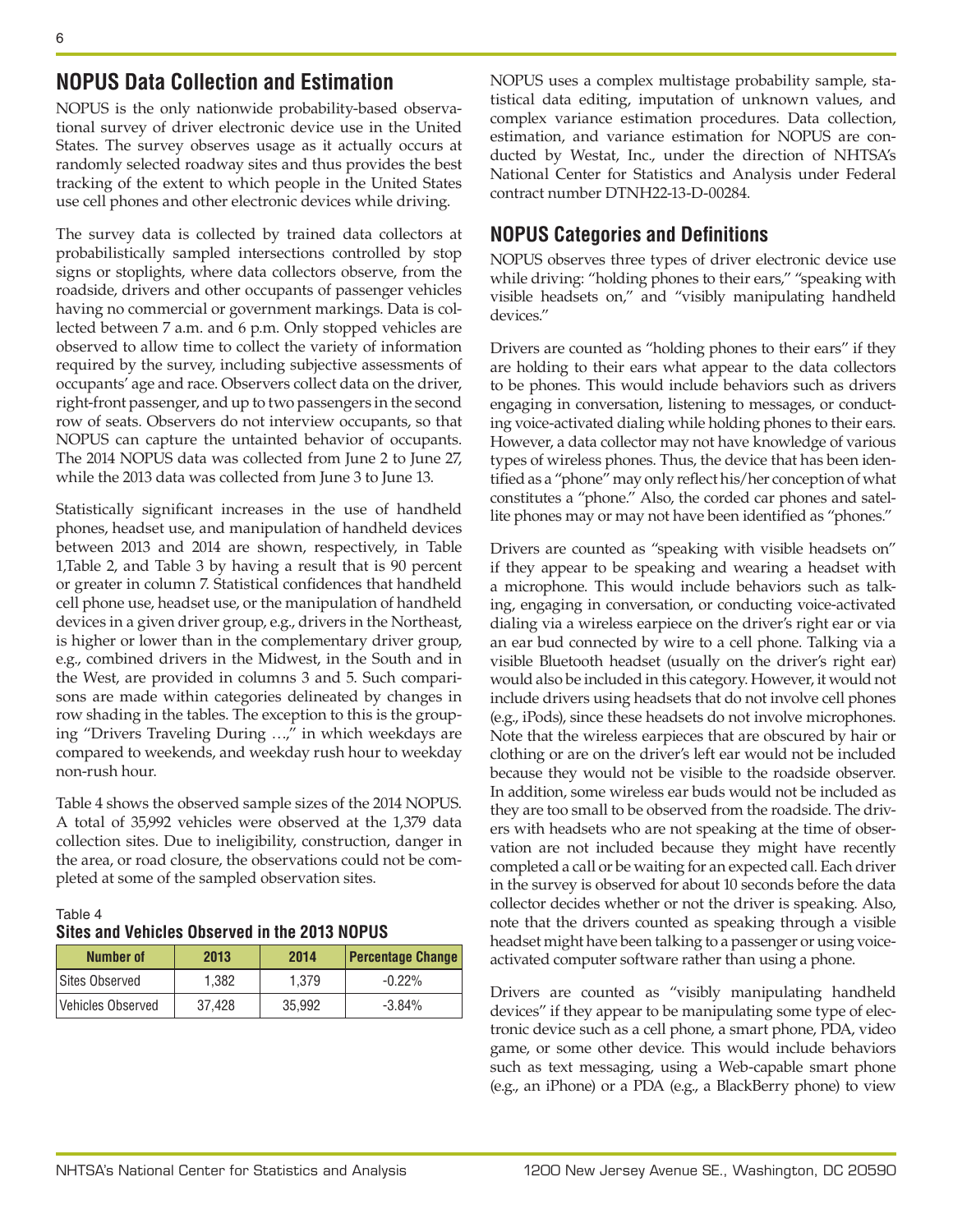travel directions, check e-mails or calendar appointments, or surf the Internet, manual dialing, playing handheld games, and holding phones in front of their faces to converse or check messages via speakerphone or use voice-activated dialing. Manipulation of the non-handheld devices (adjusting volume on stereos, pressing buttons on a dashboard GPS unit, etc.) is not included in this category. Also, note that a driver characterized by the survey as "manipulating handheld device" may or may not have been speaking.

There are means by which the drivers can use cell phones that would neither be recorded as "holding phones to their ears" nor as "speaking with visible headsets on" or as "visibly manipulating handheld devices" in the NOPUS. These would include: (1) a driver using a cell phone headset but is not speaking during the approximately 10-second period when he/she is being observed, and (2) a driver using technologies that cannot be observed from the roadside. The unobservable technologies would include: a wireless earpiece obscured by hair or clothing or on the left ear, a driver conversing via a speakerphone with the phone on the passenger seat or in a cell phone holder on the vehicle dashboard, a driver using a phone that is built into the vehicle (e.g., OnStar), and a driver using the cell phone hands-free via a Bluetooth car kit or via a Bluetooth system that is built into the vehicle (e.g., Sync). It is possible that at some point in the future, NOPUS may be able to capture such behaviors by directing a device that can detect cell phones in-use in the passing vehicles.

The racial categories "Black," "White," and "Members of Other Races" appearing in the tables reflect subjective characterizations by roadside observers regarding the race of occupants. Likewise observers record the age group (8-15; 16-24; 25-69; and 70 or older) that best fits their visual assessment of each observed occupant.

"Expressway Exit Ramps" are defined as the access roads from roadways with limited access, while "Other Surface Streets" comprise all other roadways.

"Weekday Rush Hours" are defined to be from 7 a.m. to 9:30 a.m. and from 3:30 p.m. to 5 p.m. on weekdays, while "Weekday Nonrush Hours" comprise all other weekday hours (9:30 a.m. to 3:30 p.m. and 5 p.m. to 6 p.m.).

Since NOPUS is not a census and is based on a probability sample, it is impossible to produce State-by-State driver electronic device use results. However NOPUS produces regional estimates of the use rates based on the following categories.

- **Northeast:** ME, VT, NH, MA, RI, CT, NY, PA, NJ
- **Midwest:** MI, OH, IN, IL, WI, MN, IA, MO, KS, NE, SD, ND
- **South:** WV, MD, DE, VA, KY, TN, NC, SC, GA, FL, AL, MS, AR, LA, OK, TX, DC
- West: **AK, WA, OR, CA, NV, ID, UT, AZ, NM, CO, WY, MT, HI**

## **Estimating Drivers on Road and Hands-Free Cell Phone Users**

NHTSA used the 2009 National Household Travel Survey (NHTS) data to derive the total number of vehicles (drivers) on the road at a typical daylight moment in the United States in 2009. Since the NHTS was not conducted from 2010 to 2014, the following estimate based on the published 2009 NHTS estimate was used to derive the total number of drivers on the road at a typical daylight moment in 2014.

*The published 2009 estimate:* 13,399,139 drivers on road at a given daylight moment.

*2014 VMT:* The data source for the 2014 VMT used here is the Traffic Volume Trends reports by the Federal Highway Administration. The December 2014 version of the "Traffic Volume Trends" (available at www.fhwa.dot.gov/policyinformation/travel\_monitoring/-14dectvt/14dectvt.pdf) shows that the year to date VMT (preliminary number, for all vehicles) in 2014 is 3,015,620 million miles as compared to 2,956,762 million miles in 2009. NHTSA's calculations assume that this all-vehicle VMT is an acceptable estimate for passenger vehicle VMT, especially when using a ratio estimate. Therefore, the number of drivers in 2014 at a given daylight moment = 2009 Driver # \* (2014 VMT / 2009 VMT) = 13,399,139 \* (3,015,620 / 2,956,762) = 13,665,865. Given the handheld cell phone use rate for 2014 is 4.3 percent, the numbers of drivers of privately owned vehicles on the road at a typical daylight moment who were holding cell phones to their ears in 2014: 13,665,865\*.043 ≅ 587,632. NHTSA's 2007 Motor Vehicle Occupant Safety Survey (MVOSS) estimated that, for drivers using cell phones while driving, 55 percent tended to use handheld cell phones and 45 percent tended to use handsfree phones. Applying the proportion  $0.8182$  (= 45/55) of these percentages to the 4.3 percent estimate of drivers using handheld cell phones in 2014 from NOPUS shows an estimated 3.52 percent of drivers using hands-free cell phones. Thus, 7.82 percent of drivers are estimated to be using either handheld or a hands-free cell phones while driving at a typical daylight moment in the United States in 2014. Please note that MVOSS cell phone use pattern (handheld versus handsfree) reflects general times (daytime and nighttime) whereas the NOPUS estimates reflect daytime use only.